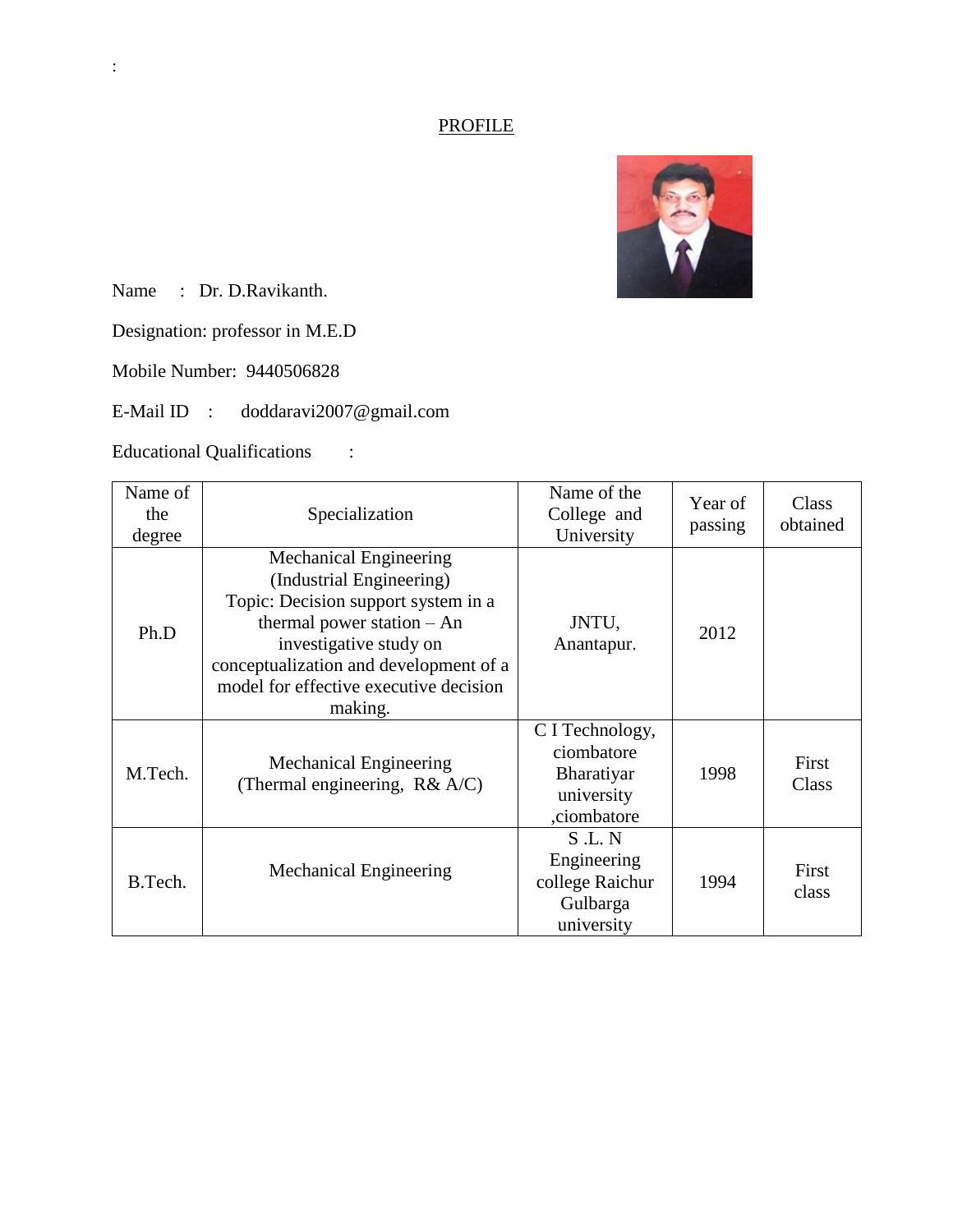Experience:

| S.No. | Name of the Institution                                                             | Designation                   | Period                          |
|-------|-------------------------------------------------------------------------------------|-------------------------------|---------------------------------|
|       | <b>INNOVATIVE</b> quenches India pvt<br>ltd., (Research lab) peenia-II<br>Bangalore | Graduate engineering trainee. | 1994-1995<br>(6 months only)    |
| 2     | K.S.R.M College of Engineering,<br>Kadapa                                           | Assistant professor(adhoc)    | 1998jan-1998<br>jun             |
| 3     | K.S.R.M College of Engineering,<br>Kadapa                                           | Assistant professor           | 1998 August-<br>2010            |
| 4     | K.S.R.M College of Engineering,<br>Kadapa                                           | <b>Associate Professor</b>    | August-2010 to<br>9 th oct 2017 |
|       | K.S.R.M College of Engineering,<br>Kadapa                                           | professor                     | 10th oct 2017to<br>till date.   |

Area of Interest:

- 1. Operations Research
- 2. Optimization techniques.
- 3. Decision Support Systems
- 4. Manufacturing processes.
- 5. Thermal engineering.
- 6. Engineering Drawing.
- 7. Thermo dynamics
- 8. Refrigeration and air conditioning
- 9. Machine drawing
- 10. Production and operations management

Subjects Taught:

| Degree  | <b>Branch</b>     | Subjects                                                 |  |
|---------|-------------------|----------------------------------------------------------|--|
|         |                   | Operation Research, Thermodynamics, machine drawing,     |  |
| B.Tech. | Mechanical        | production Engineering, Advanced welding and Foundry     |  |
|         |                   | Technologies, Engineering drawing, Refrigeration and air |  |
|         |                   | conditioning,                                            |  |
|         | Computer          | Computer oriented quantitative techniques, elements of   |  |
|         | science and IT    | mechanical engineering.                                  |  |
|         | Electrical        | Optimization techniques                                  |  |
|         | Engineering       |                                                          |  |
|         | Civil engineering | Elements of mechanical engineering and Earth moving      |  |
|         |                   | equipments.                                              |  |
|         | <b>ECE</b>        | Engineering drawing,                                     |  |
| M.Tech  | Mechanical        | Advanced optimization techniques.                        |  |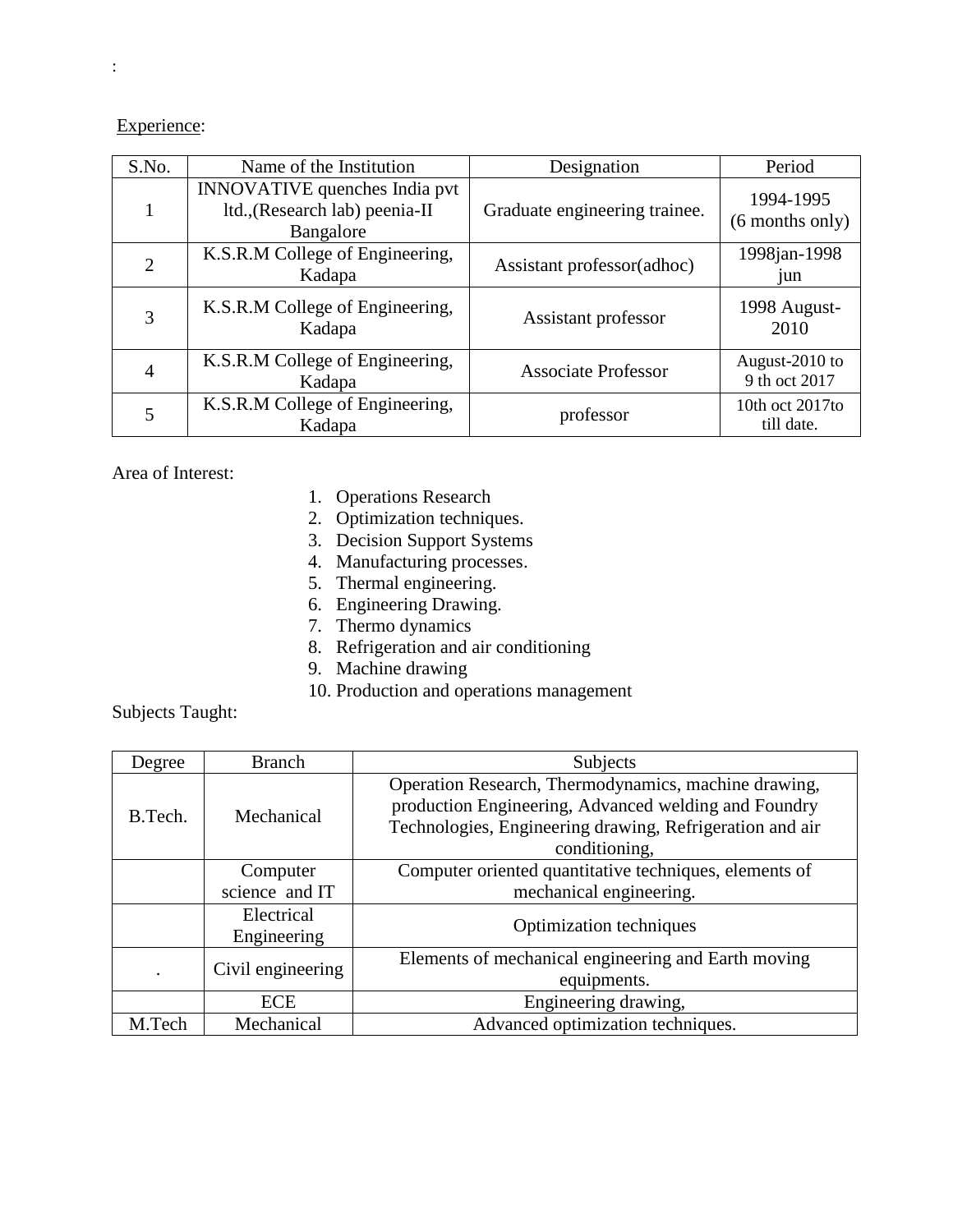Projects Guided:

| Name of the<br>degree | <b>Total Number of students</b> |
|-----------------------|---------------------------------|
| Ph.D                  | $1$ (progress)                  |
| M.Tech.               |                                 |
| B.Tech.               | 24                              |

# **Research Papers published in conferences:**

| S1<br>$\mathbf N$<br>$\Omega$ | Title of the<br>paper                                                                       | Name of the<br>conference                                                                   | National/<br>international | Address of<br><b>ORGANIZATIO</b><br>$\mathbf N$                | Date                      | Page nos<br>in<br>proceeding<br>S |
|-------------------------------|---------------------------------------------------------------------------------------------|---------------------------------------------------------------------------------------------|----------------------------|----------------------------------------------------------------|---------------------------|-----------------------------------|
| $\mathbf{1}$                  | Laminar<br>forced flow<br>along a flat<br>plate<br>neglecting<br>viscous<br>dissipation     | <b>MINAC 2001</b>                                                                           | National                   | <b>JNTU</b> Anantapur                                          | 18 <sup>th</sup> oct 2001 | 140                               |
| $\overline{2}$                | Design of<br>standalone<br>photo voltaic<br>system for<br>rural hospital                    | <b>MINAC 2001</b>                                                                           | National                   | <b>JNTU</b> Anantapur                                          | $18th$ oct 2001           | 162                               |
| $\overline{3}$                | Design of<br>curricula for<br>undergraduat<br>e academic<br>program                         | Renewable<br>Energy sources<br>and other<br>technologies for<br>rural<br>development        | National                   | Sri Sant Gajanan<br>Maharaj college<br>of Engg, Shegan<br>(MS) | 9-10 mar 2002             | 185                               |
| $\overline{4}$                | A view of<br>mechatronics<br>applications<br>in robotics<br>and<br>computer<br>aided system | A national<br>Seminar on recent<br>trends in<br>industrial and<br>production<br>engineering | National                   | GPR college of<br>engineering,<br>kurnool                      | $9th$ dec 2002            | $165 - 171$                       |
| 5                             | MIS a vital<br>resource for<br><b>CIM</b>                                                   | A national<br>Seminar on recent<br>trends in<br>industrial and<br>production<br>engineering | National                   | GPR college of<br>engineering,<br>kurnool                      | $9th$ dec 2002            | 95-102                            |
| 6                             | OR modeling<br>applications<br>in                                                           | <b>MINAC 2002</b>                                                                           | National                   | <b>JNTU</b> Anantapur                                          | $21th$ Dec2002            | 87                                |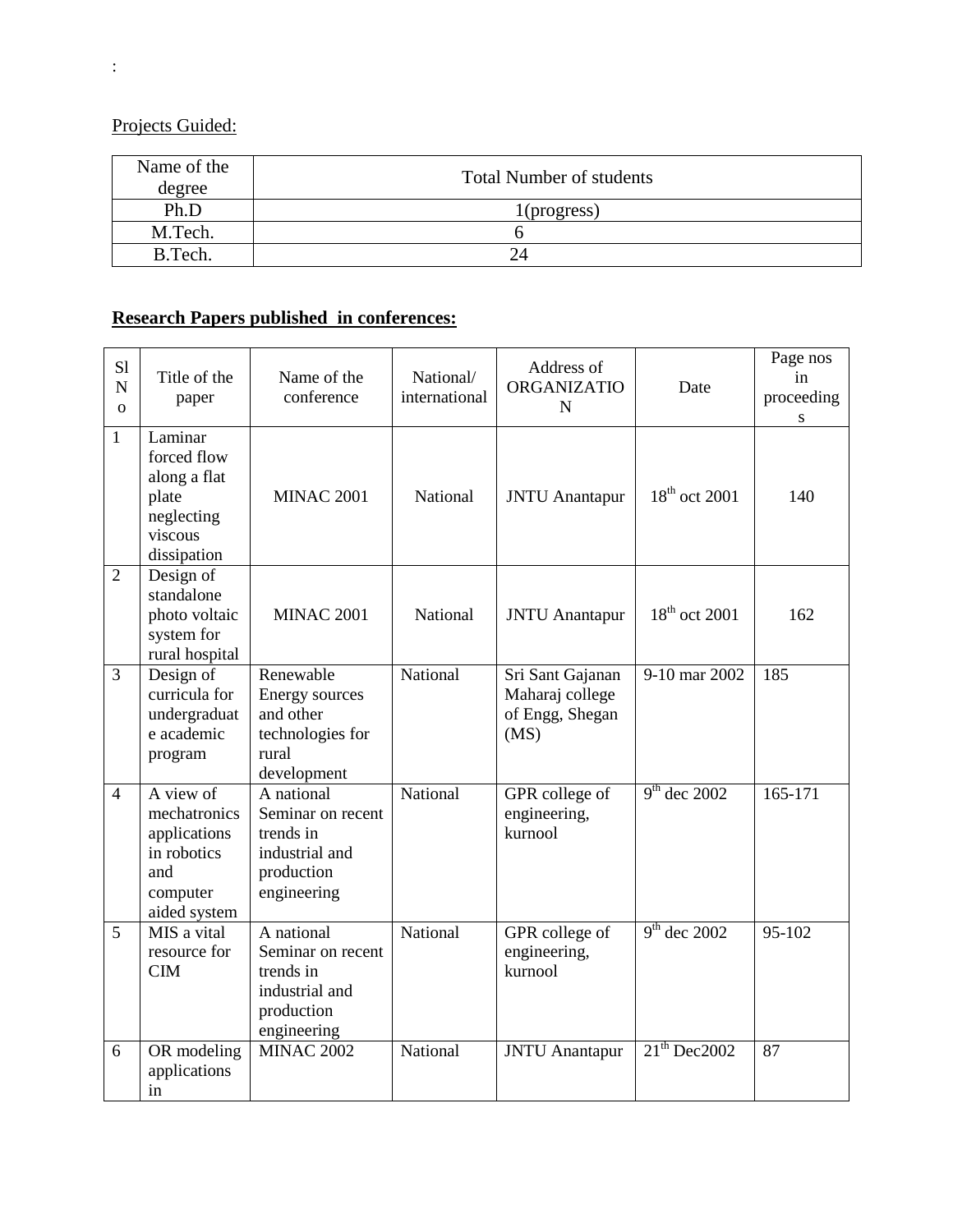|                | manufacturin              |                                  |                |                       |                |     |
|----------------|---------------------------|----------------------------------|----------------|-----------------------|----------------|-----|
|                | g and service             |                                  |                |                       |                |     |
|                | organizations             |                                  |                |                       |                |     |
|                | - A review                |                                  |                |                       |                |     |
| $\overline{7}$ | Applications              | <b>MINAC 2002</b>                | National       | <b>JNTU</b> Anantapur | $21th$ Dec2002 | 92  |
|                | of simulation             |                                  |                |                       |                |     |
|                | in                        |                                  |                |                       |                |     |
|                | manufacturin              |                                  |                |                       |                |     |
|                | g and                     |                                  |                |                       |                |     |
|                | material                  |                                  |                |                       |                |     |
|                | handling                  |                                  |                |                       |                |     |
|                | system<br>design and      |                                  |                |                       |                |     |
|                | optimization              |                                  |                |                       |                |     |
| 8              | Design and                | 2 <sup>nd</sup>                  | Internationa   | PSG college of        | 2004           | 85  |
|                | development               | <b>INTERNATION</b>               | 1              | Technology            |                |     |
|                | of decision               | AL Conference                    |                | Coimbatore and        |                |     |
|                | support                   | on logistics and                 |                | Central Michigan      |                |     |
|                | system for                | supply chain                     |                | University, USA       |                |     |
|                | materials                 | management                       |                |                       |                |     |
|                | management                | (ILSCM 2004)                     |                |                       |                |     |
|                | department                |                                  |                |                       |                |     |
|                | in a basic                |                                  |                |                       |                |     |
|                | supply chain              |                                  |                |                       |                |     |
|                | oriented                  |                                  |                |                       |                |     |
|                | environment-              |                                  |                |                       |                |     |
|                | A case study              |                                  |                |                       |                |     |
|                | in spinning               |                                  |                |                       |                |     |
|                | mill                      |                                  |                |                       |                |     |
| 9              | A study on                | Computer                         | National       | JNTU Anatapur-        | 2005           | 146 |
|                | decision                  | applications in                  |                | 515002                |                |     |
|                | support                   | mechanical                       |                |                       |                |     |
|                | system in a               | engineering,<br><b>CAME-2005</b> |                |                       |                |     |
|                | thermal                   |                                  |                |                       |                |     |
| 10             | power station<br>Än Moora |                                  |                |                       | 21 & 22 May    |     |
|                | and                       |                                  |                |                       |                |     |
|                |                           |                                  |                |                       | 2021, K.S.R.   |     |
|                | <b>WASPAS</b>             |                                  |                |                       | M College of   |     |
|                | Methods                   | <b>Best research</b>             |                |                       | Engineering,   |     |
|                | Application               | <b>paper</b> in                  |                |                       | Kadapa         |     |
|                | for Optimal               | ICASET-2021                      |                |                       |                |     |
|                | Material                  | organized by                     | <b>ICASET-</b> | ISSN0193-4120         |                |     |
|                | Selection                 | <b>KSRM College</b>              | 2021           |                       |                |     |
|                | From                      | of Engineering,                  |                |                       |                |     |
|                | Aluminum                  | Kadapa,                          |                |                       |                |     |
|                | Graphene                  |                                  |                |                       |                |     |
|                | Nano                      |                                  |                |                       |                |     |
|                | Platelets                 |                                  |                |                       |                |     |
|                | Composites                |                                  |                |                       |                |     |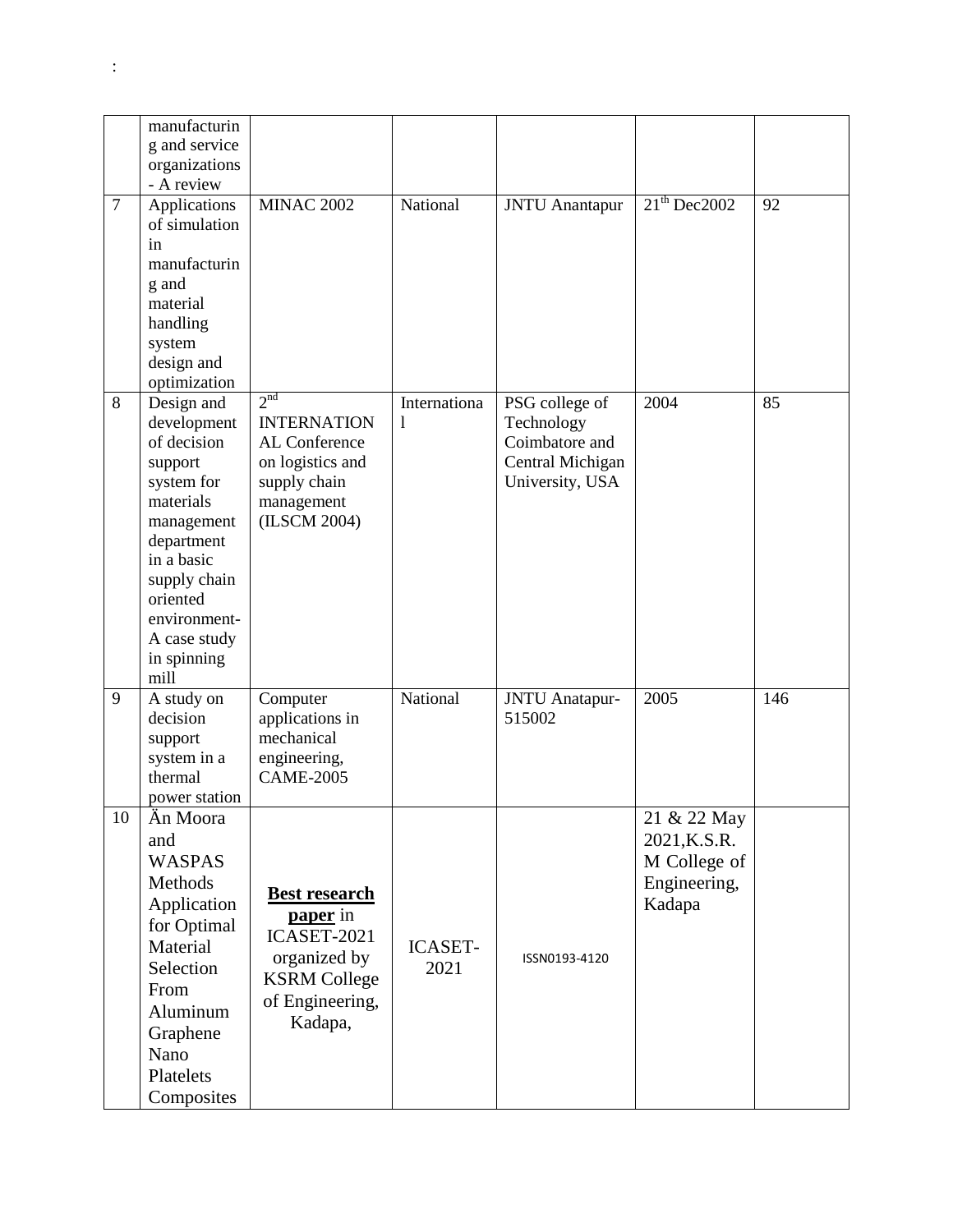|  | "Dynamic<br>Modelling<br>and<br>vibration<br>analysis of<br>Gear Tooth<br>Fault<br>analysis in<br><b>ICAMTAAI</b><br>2021. | <b>ICAMTAAI</b><br>2021 | intrnational |  | Grphicsera<br>,deharadun<br>uttarakhand |  |
|--|----------------------------------------------------------------------------------------------------------------------------|-------------------------|--------------|--|-----------------------------------------|--|
|--|----------------------------------------------------------------------------------------------------------------------------|-------------------------|--------------|--|-----------------------------------------|--|

## **Summer/ Winter School/ Workshops Attended**

| Sl <sub>No</sub> | Title                                                                                                | Duration                                                | Address of<br>Organization                                       | National/<br>International |
|------------------|------------------------------------------------------------------------------------------------------|---------------------------------------------------------|------------------------------------------------------------------|----------------------------|
| $\mathbf{1}$     | Teaching program for young<br>faculty of Engineering college                                         | $25^{th}$ Dec 2000 -15 <sup>th</sup><br><b>Jan 2001</b> | Osmania college of<br>Engineering,<br>Osmania University,<br>Hyd | National                   |
| $\overline{2}$   | Cryogenic technology for metal<br>treatment                                                          | $28th$ may-9 <sup>th</sup> jun<br>2001                  | PSG college of<br>technology,<br>Coimbatore                      | National                   |
| 3                | Recent trends in Production and<br><b>Industrial Engineering</b>                                     | $9^{th} - 10^{th}$ Dec 2002                             | GPREC, Kurnool                                                   | National                   |
| $\overline{4}$   | Advances in mechanical<br>engineering, MINAC 2002                                                    | $21^{st}$ -22 <sup>nd</sup> Dec 2002                    | <b>JNTU</b> Anatapur                                             | National                   |
| 5                | Recent trends in mechanical<br>engineering, ZEITGEIST                                                | $7th - 8th$ Jan 2004                                    | KSRM college of<br>engineering, kadapa                           | National                   |
| 6                | Computer applications in<br>mechanical engineering, CAME<br>2005                                     | $21^{st} - 22^{nd}$ Dec 2005                            | JNTU college of<br>engineering,<br>Anatapur                      | National                   |
| 7                | International conference and XX<br>National conference on IC engines<br>and combustion, ICONICE-2007 | Dec 6-9, 2007                                           | JNTU college of<br>engineering,<br>kukatpally, Hyd-<br>5000085   | International              |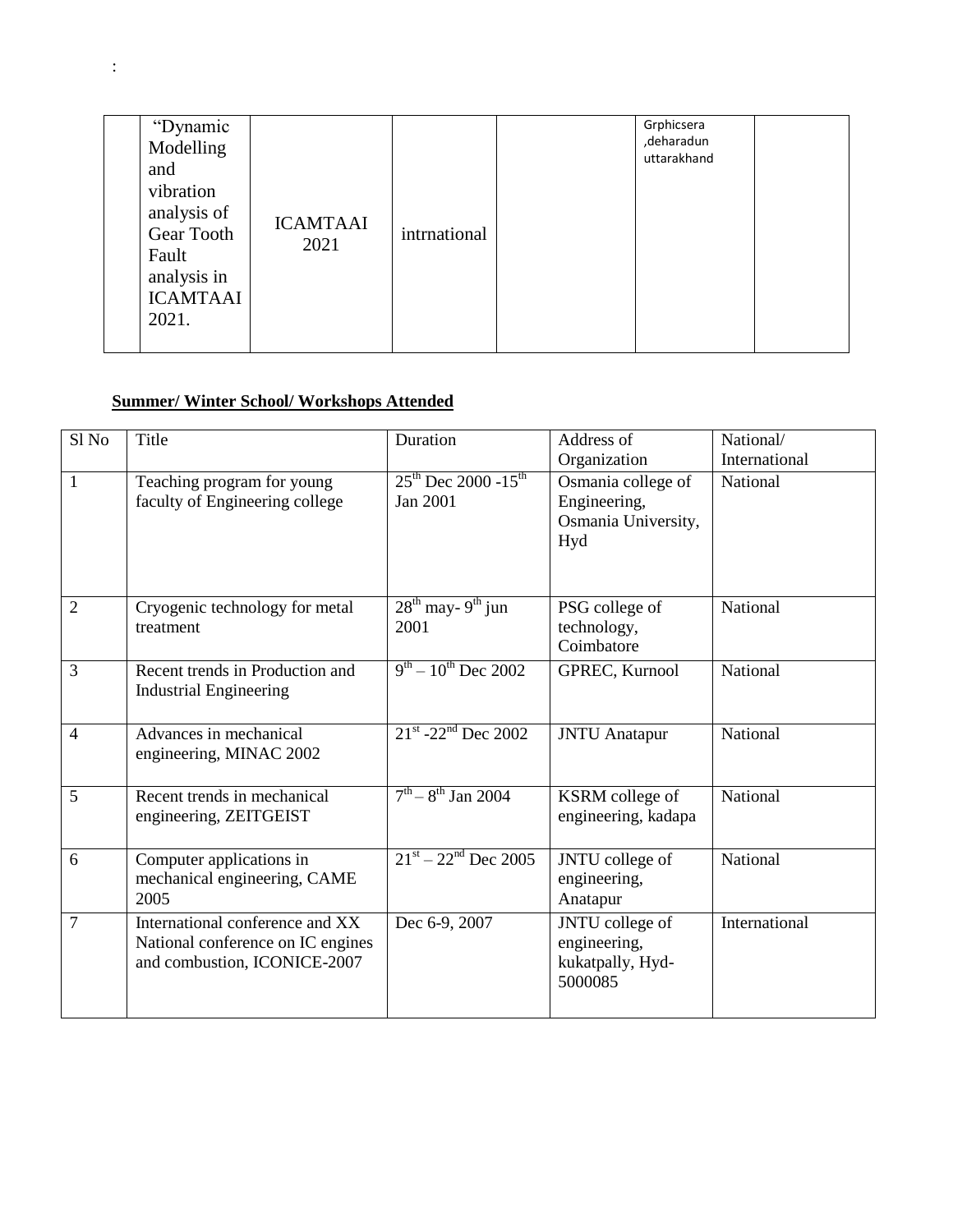| 8  | Computer applications in<br>Mechanical and ic engines.                                                                      | <b>June 2009</b>             | NBKR institute of<br>technology<br>,vidyanagar,vakadu,<br>NELLORE.                                                                 | NATIONAL.       |
|----|-----------------------------------------------------------------------------------------------------------------------------|------------------------------|------------------------------------------------------------------------------------------------------------------------------------|-----------------|
| 9  | Recent advances in Automation,<br>Production systems & CIM                                                                  | 2010                         | National level work<br>shop on, KSRMCE,<br>Kadapa                                                                                  | National        |
| 10 | mathematical aspects of fluid<br>dynamics a 6 day FDP                                                                       | 2020-2021                    | sardar valla bhai<br>patelinstitue of<br>technology, VASAD                                                                         | <b>NATIONAL</b> |
| 11 | A 6 day FDP on artificial<br>intellegence                                                                                   | 2020-2021                    | Santhiram<br>engineering college<br>,Nandayal                                                                                      | <b>NATIONAL</b> |
| 12 | FDP ON Digital engineering In<br>Aerospce applications.                                                                     | 2020-2021                    | Andhrapradesh<br>state skill<br>development<br>corporation<br>dassault team, AP                                                    | <b>NATIONAL</b> |
| 13 | 3 Day workshop on CATIA                                                                                                     | 2020-2021                    | K.S.R.M.C.E                                                                                                                        | <b>NATIONAL</b> |
| 14 | A Three Day National Level online<br>Faculty Development Program on<br>"IPR & Fundamentals of Patent<br>Filing-Prosecution" | 08-06-2021 to 10-<br>06-2021 | Department of<br>Information<br>Technology by BV<br>Raju Institute of<br>Technology,<br>Narsapur,<br>Medak<br>Dist, Telangana from | <b>NATIONAL</b> |

**Paper published in journals:**

| S.NO | <b>TITLE OF</b><br><b>THE PAPER</b> | <b>NAME OF</b><br><b>THE</b><br><b>JOURNAL</b> | NATIONAL.<br><b>INTERNATION</b><br>AL | <b>ADDRESS OF</b><br><b>ORGANIZERS</b> | <b>PERIOD</b> | <b>PAGE NO. IN</b><br><b>PROCEEDINGS</b> |
|------|-------------------------------------|------------------------------------------------|---------------------------------------|----------------------------------------|---------------|------------------------------------------|
|      | A Study on<br>Maintenance           | Industrial<br>Engineering                      | National                              | National Institute of<br>Industrial    | Dec - $2004$  | 78                                       |

: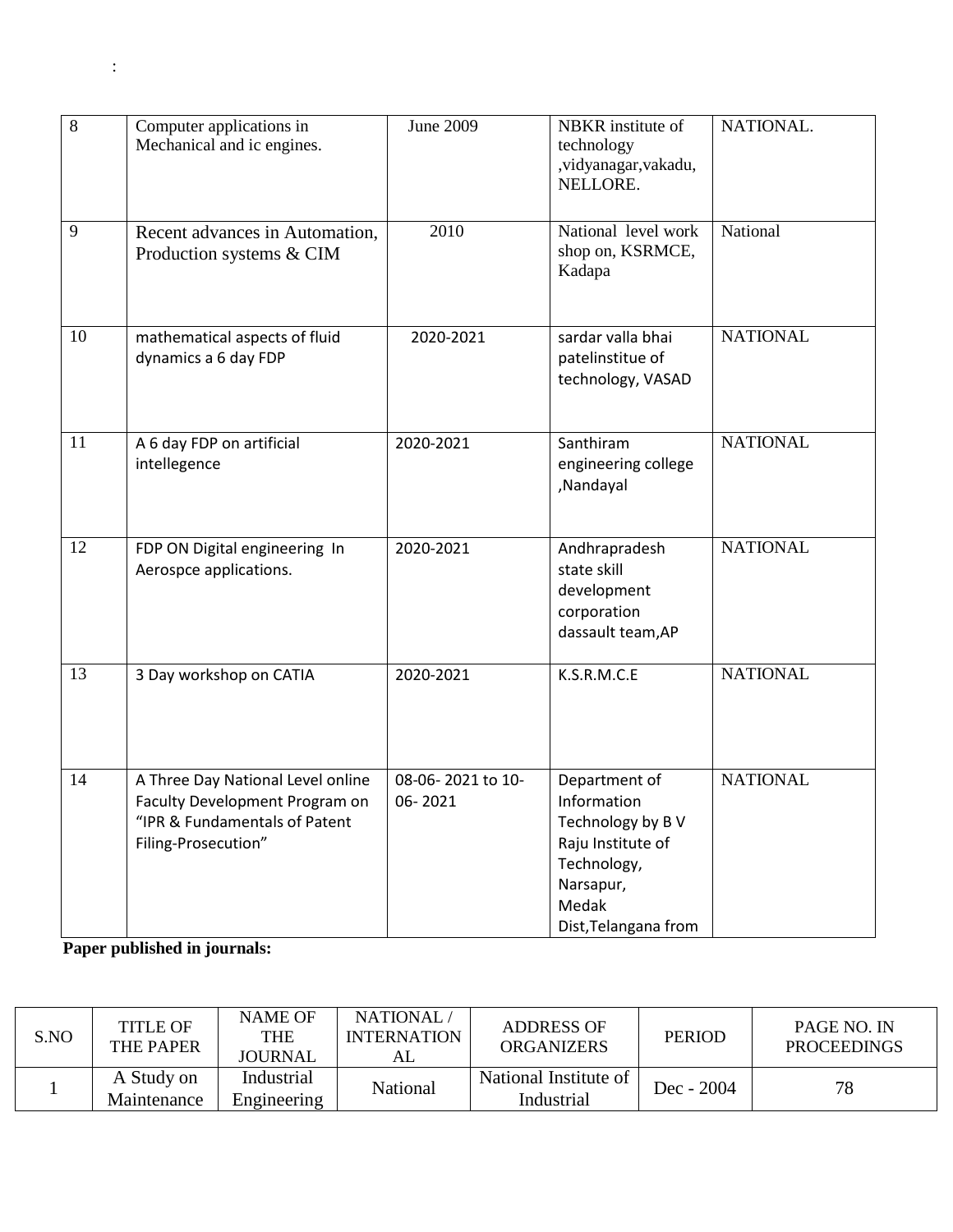|                | Management<br>information           |                     |               | <b>Engineering Vihar</b><br>Lake - Mumbai |                   |             |
|----------------|-------------------------------------|---------------------|---------------|-------------------------------------------|-------------------|-------------|
|                | system in a                         |                     |               |                                           |                   |             |
|                | thermal power                       |                     |               |                                           |                   |             |
|                | station                             |                     |               |                                           |                   |             |
|                | An Expert<br>System for<br>Decision |                     |               | Manufacturing and<br>Technology and       |                   |             |
|                | Support for                         |                     |               | Management (MT                            |                   |             |
| $\overline{2}$ | Fault                               | MT & M              | National      | $& M$ ), Indian                           | June $-2007$      | 18 to 23    |
|                | Diagnosis in                        | Journal             |               | Institute of                              |                   |             |
|                | the Turbine                         |                     |               | Production                                |                   |             |
|                | Section of                          |                     |               | Engineers(IIPE)                           |                   |             |
|                | Thermal                             |                     |               | Banglore                                  |                   |             |
|                | Power Plant.                        |                     |               |                                           |                   |             |
| $\overline{3}$ | A Case Study                        |                     |               |                                           | Vol.1 Issue       | 19 to 24    |
|                | On Decision                         |                     |               | National Institute of                     | 5November<br>2008 |             |
|                | Support<br>System for               | Industrial          | National      | Industrial                                |                   |             |
|                | <b>Cost Analysis</b>                | Engineering         |               | <b>Engineering Vihar</b>                  |                   |             |
|                | In a Thermal                        |                     |               | Lake - Mumbai                             |                   |             |
|                | Power Plant                         |                     |               |                                           |                   |             |
| $\overline{4}$ | Injection                           |                     |               |                                           | Vol.8 Issue       | 23 to 32    |
|                | Moulding                            |                     |               |                                           | $3$ Sep – Oct     |             |
|                | <b>Tool Design</b>                  |                     |               |                                           | 2013              |             |
|                | Manufacturin                        |                     |               |                                           |                   |             |
|                | g, Estimation                       |                     |               | <b>IOSR</b> Journal of                    |                   |             |
|                | and                                 | <b>IOSR</b> Journal |               | Civil & Mechanical                        |                   |             |
|                | Comparison                          | of Civil &          | International | Engineering e-                            |                   |             |
|                | of L & T                            | Mechanical          |               | ISSN:2278-16684                           |                   |             |
|                | Power Box                           | Engineering         |               | www.iosrjournals.o                        |                   |             |
|                | Side Panel                          |                     |               | rg                                        |                   |             |
|                | <b>Using Plastic</b><br>Materials   |                     |               |                                           |                   |             |
|                | HDPE, ABS,                          |                     |               |                                           |                   |             |
|                | PP and PC                           |                     |               |                                           |                   |             |
| 5              | Design and                          |                     |               | An International                          | Vol.7 Issue       | 15 to 18    |
|                | Analysis of                         |                     |               | Journal of                                | 1, Jan - Mar      |             |
|                | Canister                            | Reseach             |               | Engineering                               | 2014              |             |
|                | Testing                             | Journal of          |               | Sciences and                              |                   |             |
|                | Chamber                             | Engineering         | International | Technologies                              |                   |             |
|                |                                     | and                 |               | Vidyut Nagar Plot                         |                   |             |
|                |                                     | Technology          |               | No:22                                     |                   |             |
|                |                                     |                     |               | Ananthapur - India                        |                   |             |
|                |                                     |                     |               | www.stfindia.com                          |                   |             |
| 6              | Impact                              | International       | International | International                             | Vol.2 Issue       | 1084 - 1088 |

: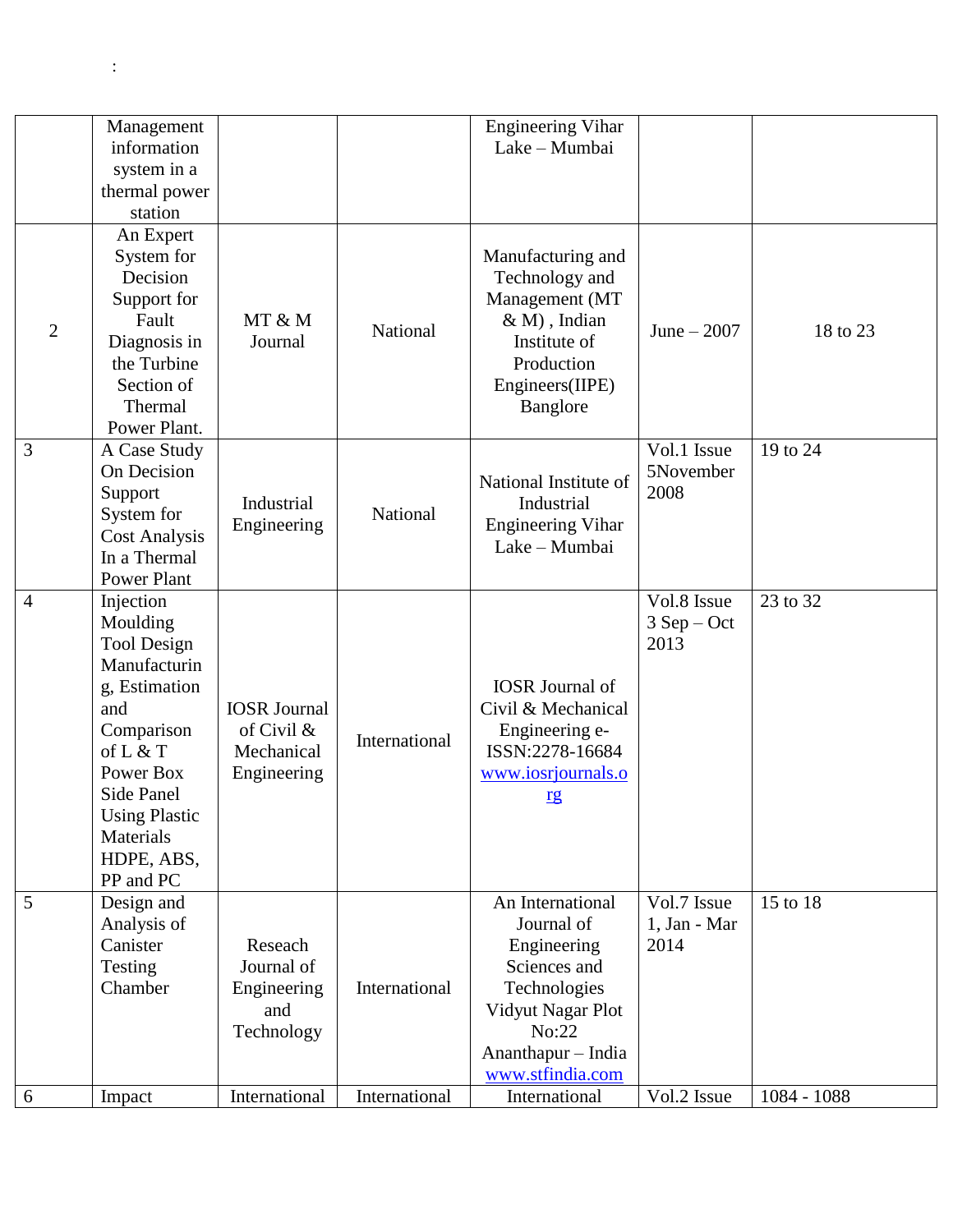| $\overline{7}$ | Strength<br>Analysis of<br>Passenger<br>Seat during<br>Crash by<br><b>Using Hyper</b><br>Works<br>Fabrication of<br>a model GO-    | Journal of<br>Research<br>(IR)<br><b>IOSR</b> Journal                                         |                           | Journal of<br>Research(IJR)<br>e-ISSn:2348-6848,<br>p-ISSN: 2348-795x<br>http://<br>internationaljournal<br>of research.org<br><b>IOSR</b> Journal of<br>Civil & Mechanical | 10, October<br>2015<br>Vol.12Issue<br>$6Sep - Oct$ | 24 to 30                        |
|----------------|------------------------------------------------------------------------------------------------------------------------------------|-----------------------------------------------------------------------------------------------|---------------------------|-----------------------------------------------------------------------------------------------------------------------------------------------------------------------------|----------------------------------------------------|---------------------------------|
|                | <b>KART</b> with<br>Low Cost                                                                                                       | of Civil &<br>Mechanical<br>Engineering                                                       | International             | Engineering e-<br>ISSN:2278-1684<br>www.iosrjournals.o<br>r <sub>g</sub>                                                                                                    | 2013                                               |                                 |
| 8.             | <b>FINITE</b><br><b>ELEMENT</b><br><b>ANALYSIS OF</b><br><b>SILO SURFACE</b><br><b>CLEANING</b><br><b>ROBOT</b>                    | <b>IJSETR</b>                                                                                 | IJSETR,<br>International  | <b>International Journal</b><br>of Research(IJsetr)                                                                                                                         | <b>JUNE-2017</b>                                   | VOL-6 ISSUE-22 4249 -<br>4252   |
| 9.             | A PAPER<br><b>ENTITLED</b><br>"MATERIAL<br>AND COST<br><b>ANALYSIS OF</b><br><b>SILO SURFACE</b><br><b>CLANING</b><br><b>ROBOT</b> | <b>IJSETR</b>                                                                                 | IJSETR,<br>International  | International Journal<br>of Research(IJsetr)                                                                                                                                | JUly-2017                                          | VOL-6 ISSUE-22 4249 -<br>4252   |
| 8              | Optimization of<br>turning<br>operation on<br>Mg alloy (AZ91)<br>and Al alloy<br>(64430) using<br>Taguchi<br>method".              | TEST an<br>engineering<br>and<br>management<br>journal                                        | International<br>(scopus) | ISSN0193-4120                                                                                                                                                               | <b>JAN-FEB 2020</b>                                | VOL-05 ISSUE.07<br>PG.1366-1369 |
|                | A Novel<br>Approach for<br>Multi Objective<br>Optimization of<br><b>End Milling</b><br>Using Grey-<br><b>ANFIS Method</b>          | International<br>journal on<br>recent trends<br>& innovations<br>in mechanical<br>engineering |                           | E-ISSN:2321-9637.<br>E-ISSN:2321-9637.                                                                                                                                      | 2018-2019                                          |                                 |
| 9              | Tri biological<br>Behaviour of<br>MOs2 and<br>Graphite                                                                             | <b>IOP</b>                                                                                    | International<br>(scopus) | ISSN 2053-1591                                                                                                                                                              | 2020                                               |                                 |

 $\mathbb{R}^2$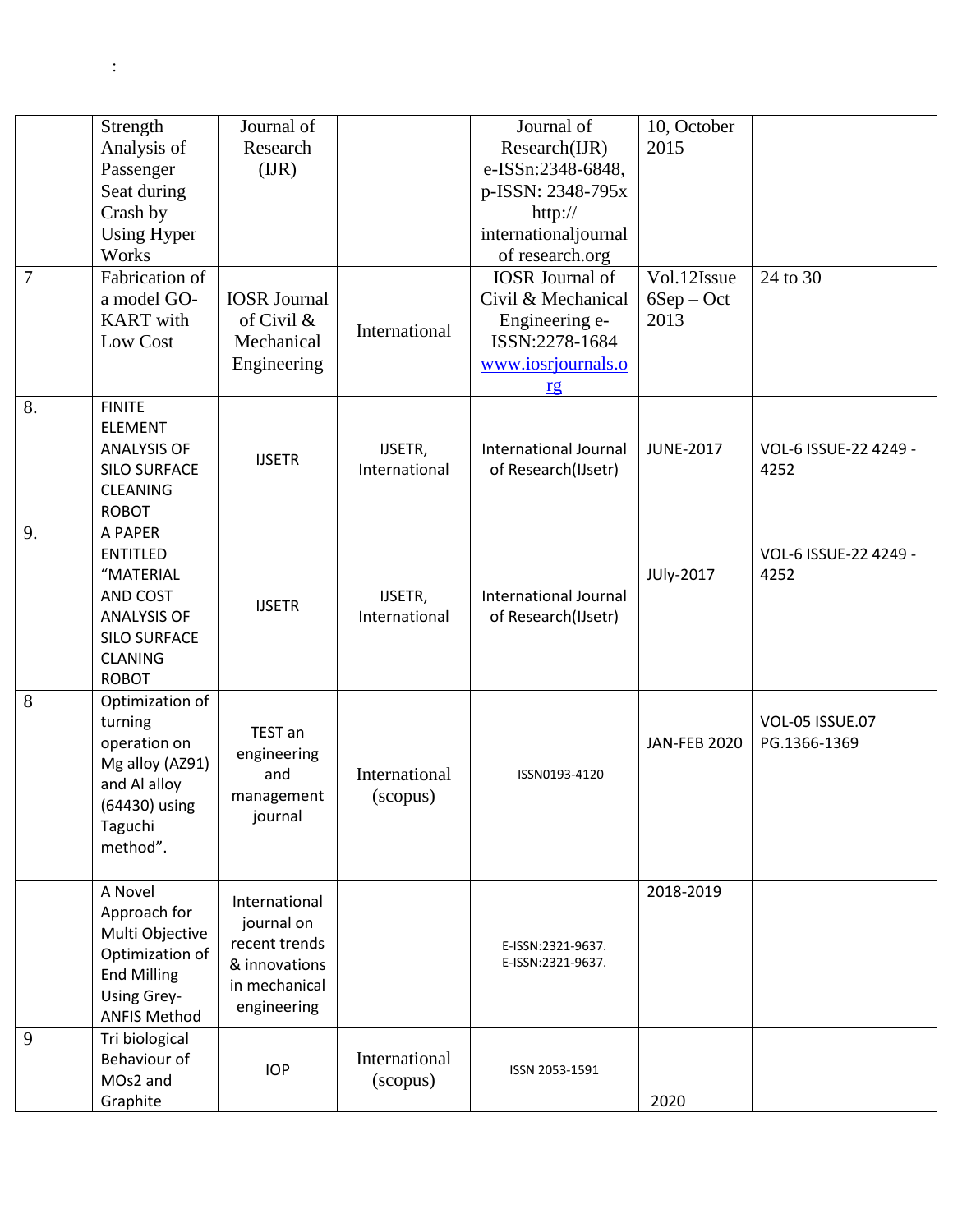|    | Reinforced                 |                                   |             |                |                  |  |
|----|----------------------------|-----------------------------------|-------------|----------------|------------------|--|
|    | aluminuim                  |                                   |             |                |                  |  |
|    | Matrix                     |                                   |             |                |                  |  |
| 9  | Composites<br>Än Moora and |                                   |             |                | 21<br>$\&$<br>22 |  |
|    | <b>WASPAS</b>              |                                   |             |                | May              |  |
|    | Methods                    | <b>Best</b><br><b>research</b>    |             | ISSN0193-4120  | 2021, K.S.R.     |  |
|    |                            |                                   |             |                | M                |  |
|    | Application                | <b>paper</b> in<br><b>ICASET-</b> |             |                | College<br>of    |  |
|    | for Optimal<br>Material    | 2021                              |             |                |                  |  |
|    | Selection                  | organized by                      | ICASET-2021 |                | Engineering,     |  |
|    | From                       | <b>KSRM</b>                       |             |                | Kadapa           |  |
|    | Aluminum                   |                                   |             |                |                  |  |
|    | Graphene                   | College of<br>Engineering,        |             |                |                  |  |
|    | <b>Nano Platelets</b>      | Kadapa,                           |             |                |                  |  |
|    | Composites                 |                                   |             |                |                  |  |
| 10 | Performance                |                                   |             |                | Jan 2021         |  |
|    | analysis of                |                                   |             |                |                  |  |
|    | PSD shock                  |                                   |             |                |                  |  |
|    | absorber                   | <b>IJARESM</b>                    | Thomson     | issn2455-6211  |                  |  |
|    | using Ansys                |                                   | Reuteres    |                |                  |  |
|    | workbench                  |                                   |             |                |                  |  |
|    |                            |                                   |             |                |                  |  |
| 11 | Vibro                      |                                   |             |                | 2019-2020        |  |
|    | acoustic fault             |                                   |             |                |                  |  |
|    | Diagonsis of               |                                   |             |                |                  |  |
|    | two stage spur             |                                   |             |                |                  |  |
|    | gear box by                | solid state                       |             |                |                  |  |
|    | using                      | Technology                        |             | ISSN 0038-111x |                  |  |
|    | imperical                  | scopus                            |             |                |                  |  |
|    | mode                       |                                   |             |                |                  |  |
|    | decompositio               |                                   |             |                |                  |  |
|    | n technique                |                                   |             |                |                  |  |
| 12 | Dyanamic                   |                                   |             |                |                  |  |
|    | Analysis of a              |                                   |             |                |                  |  |
|    | Geff cott rotar            |                                   |             |                | Jan 2021         |  |
|    | of different               | <b>IJARESM</b>                    | Thomson     | ISSN 2455-6211 |                  |  |
|    | material                   |                                   | Reuteres    |                |                  |  |
|    | using CAE                  |                                   |             |                |                  |  |
|    | <b>Tools</b>               |                                   |             |                |                  |  |
|    |                            |                                   |             |                |                  |  |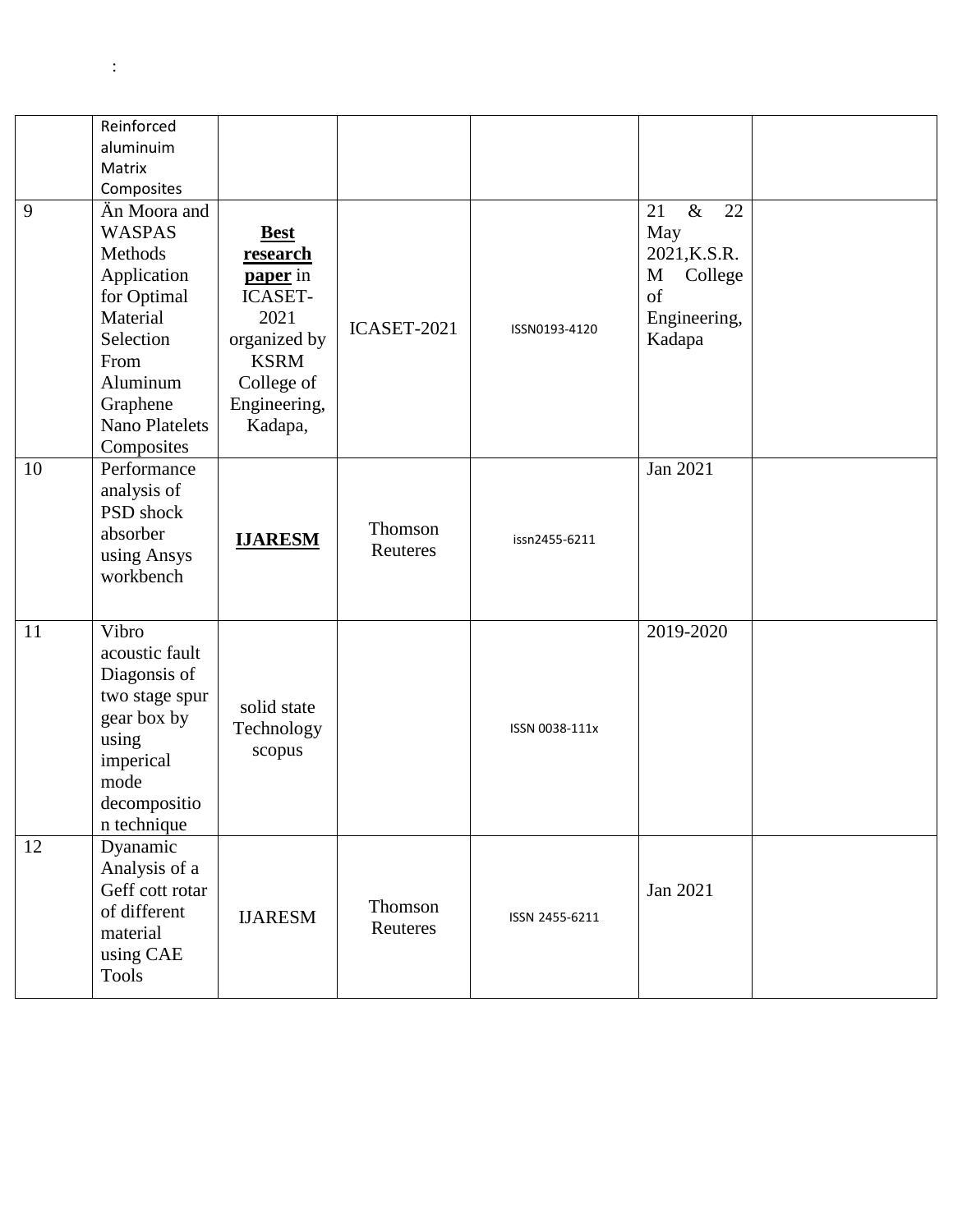| 13<br>isted Stir | Influence of<br>Graphene<br>Nanoplatelets<br>Addition on<br>Microstructur<br>al and<br>Mechanical<br>Properties of<br>Pure<br>Aluminum<br>through<br>UltrasonicAss | <b>SAE</b> |  | ISSN: 1946-3979<br>e-ISSN: 1946-3987 |  |  |
|------------------|--------------------------------------------------------------------------------------------------------------------------------------------------------------------|------------|--|--------------------------------------|--|--|
|------------------|--------------------------------------------------------------------------------------------------------------------------------------------------------------------|------------|--|--------------------------------------|--|--|

Positions Held in the KSRM college:

- 1. Member in Advisory board for the students of IPE of KSRMCE for 5 years.
- 2. Executive Member in Institute of Engineers Kadapa centre for one year.
- 3. Disciplinary Committee Member in K.S.R.M. College of Engineering for 5 years.
- 4. Anti Ragging Committee Member in K.S.R.M. College of Engineering for 5 years.
- 5. Worked as time table in charge in the department for 5 years.
- 6. NBA coordinator for department.
- 7. NSS Program me Coordinator For 2 years in K.S.R.M. College of Engineering.
- 8. Acted as coordinator for IQAC for 2 years.
- 9. Worked as sports coordinator in the department for 5 years.
- 10. Worked as Hostel warden for 9 years for KSRMCE.
- 11. Coordinator for NAAC for 3 years.
- 12. Presently HOD of Mechanical Engineering In KSRM college of Engineering.
- 13. BOS MEMBER
- 14. ACEDAMIC COUNCIL MEMBER.

### **Guest lectures organized**

1).INTRODUCTION TO MISSILE SYSTEMS AND ITS CONTROL TECHNOLOGY " 01 , APRIL,2021

2). Guest Lecture On "3D Part Design, Assembly and Detailing using Solid Works"25th

March, 2021

3).Awareness on Gate Prepartion

: